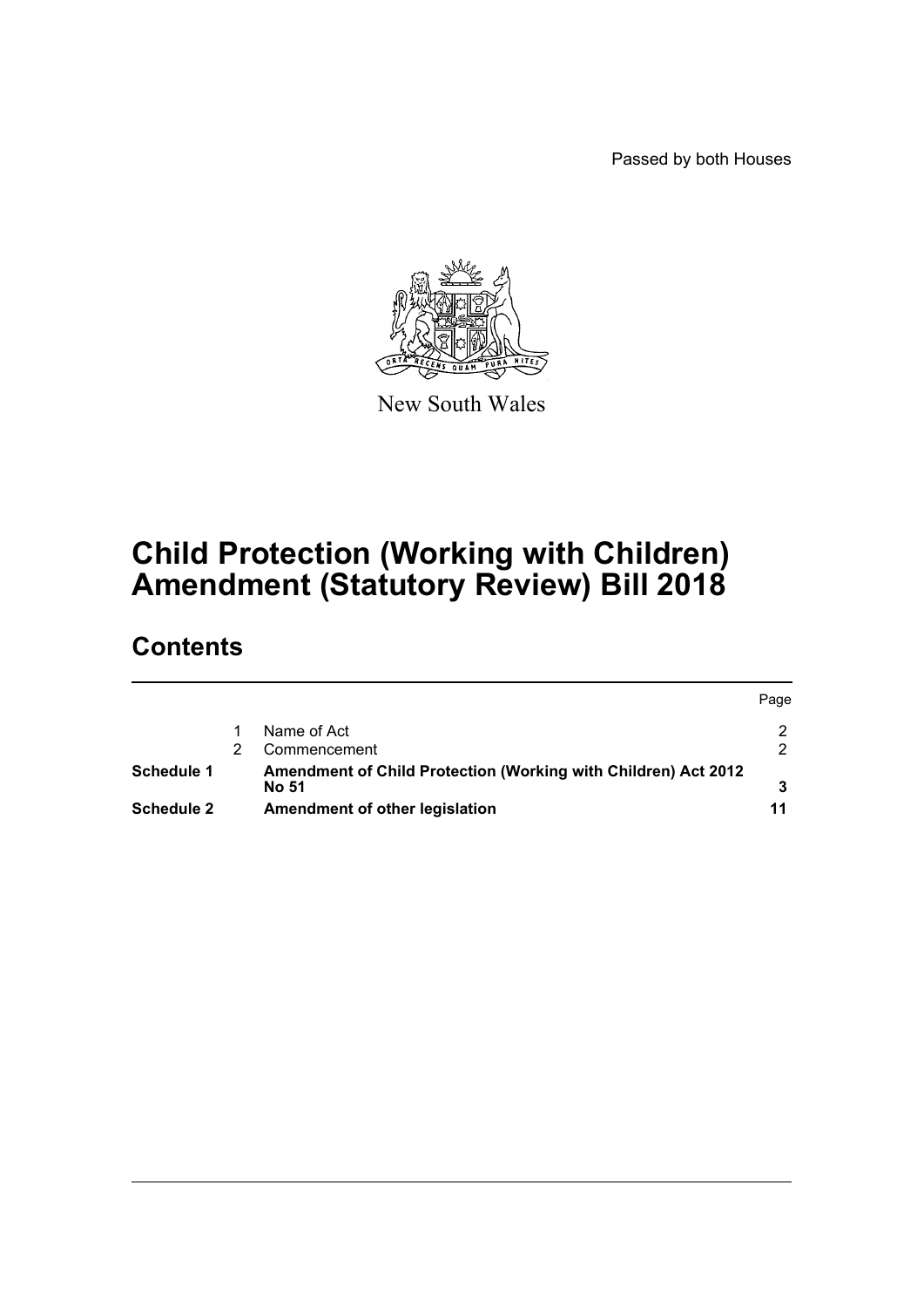*I certify that this PUBLIC BILL, which originated in the LEGISLATIVE COUNCIL, has finally passed the LEGISLATIVE COUNCIL and the LEGISLATIVE ASSEMBLY of NEW SOUTH WALES.*

*Legislative Council 2018* *Clerk of the Parliaments*



New South Wales

# **Child Protection (Working with Children) Amendment (Statutory Review) Bill 2018**

Act No , 2018

An Act to amend the *Child Protection (Working with Children) Act 2012* to make further provision for checks and clearances for the purposes of working with children; and for related purposes.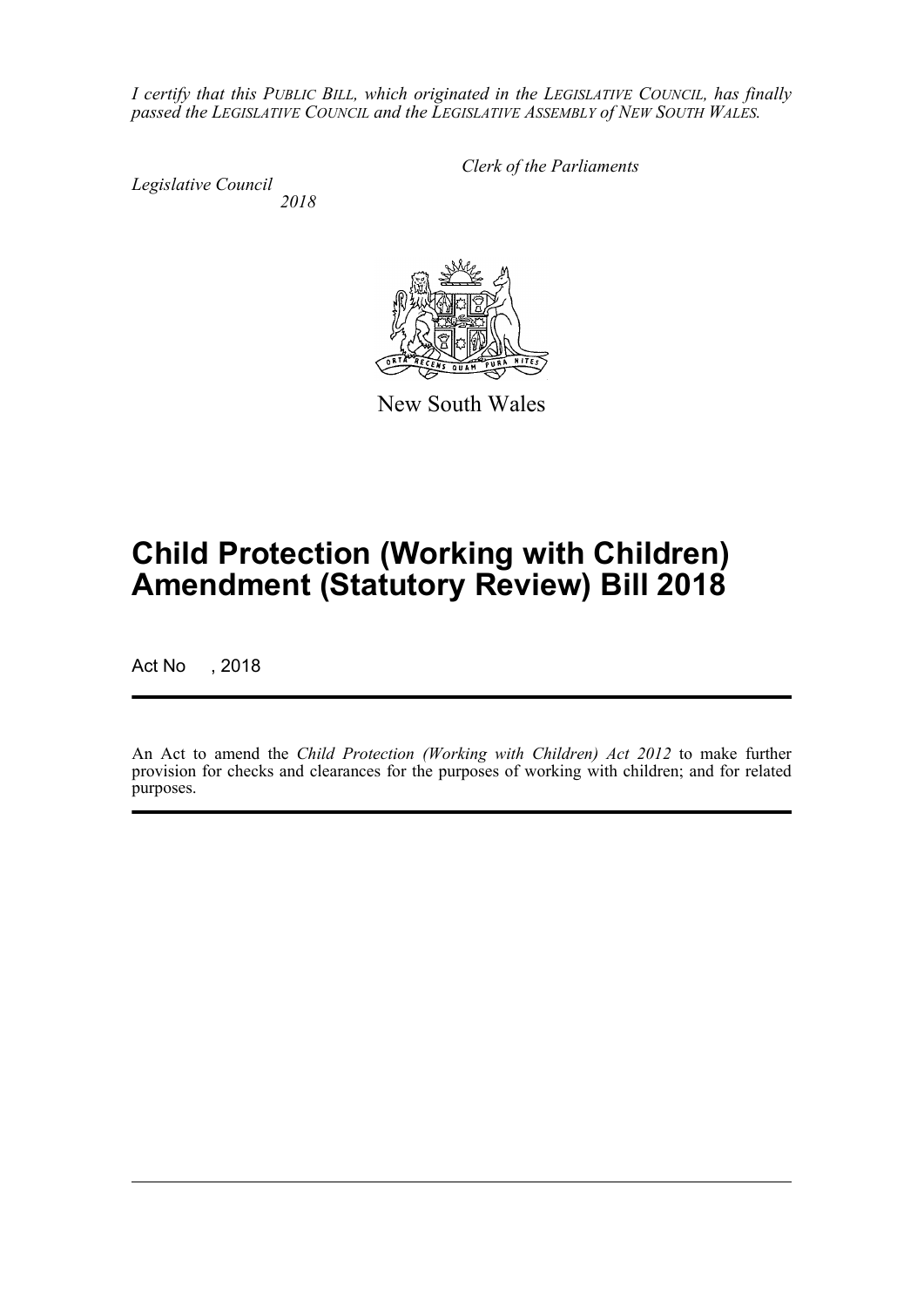Child Protection (Working with Children) Amendment (Statutory Review) Bill 2018 [NSW]

# <span id="page-2-0"></span>**The Legislature of New South Wales enacts:**

### **1 Name of Act**

This Act is the *Child Protection (Working with Children) Amendment (Statutory Review) Act 2018*.

# <span id="page-2-1"></span>**2 Commencement**

This Act commences on a day or days to be appointed by proclamation.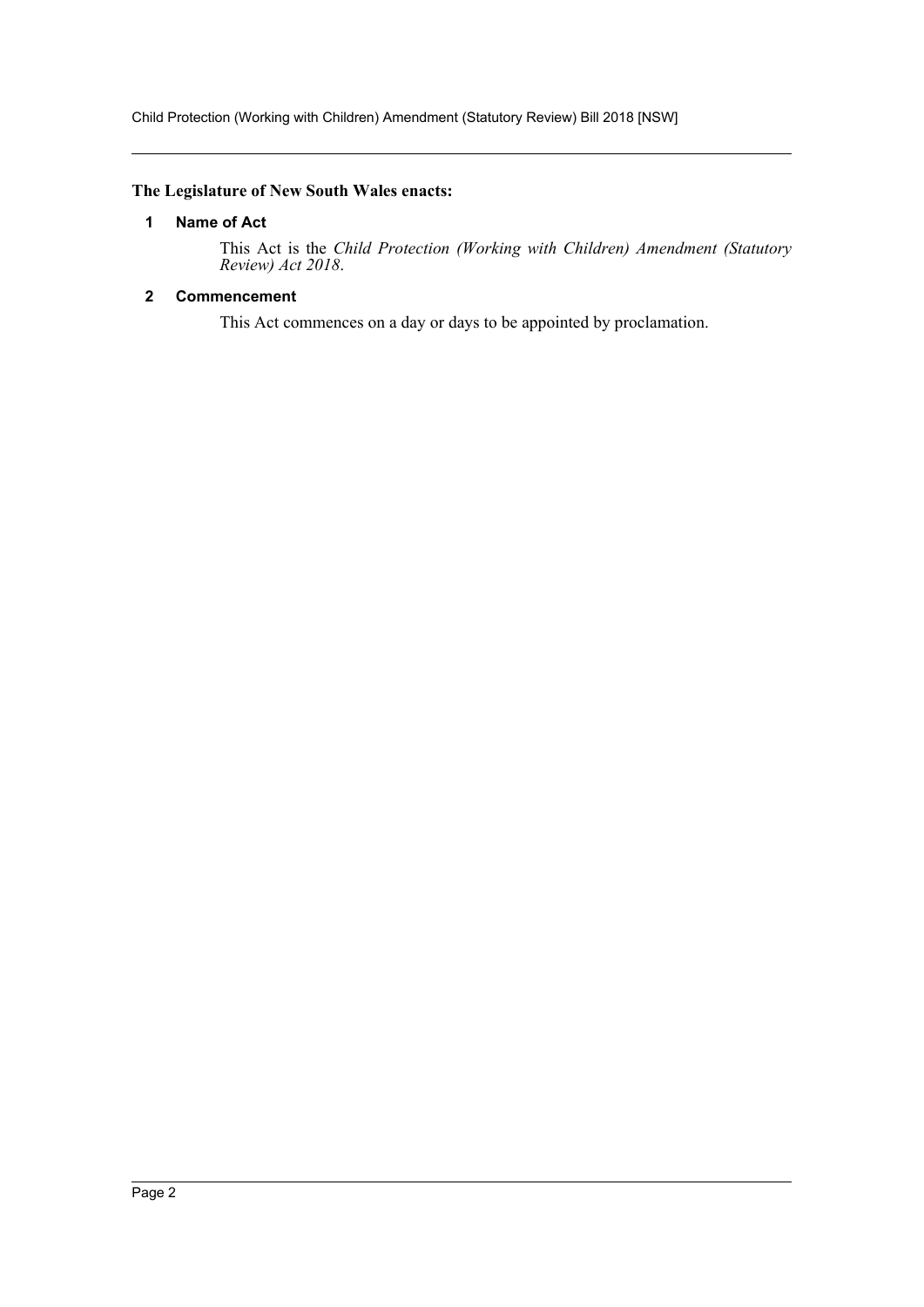# <span id="page-3-0"></span>**Schedule 1 Amendment of Child Protection (Working with Children) Act 2012 No 51**

# **[1] Section 5 Definitions**

Insert in alphabetical order in section 5 (1):

*authorised officer* means a person appointed as an authorised officer by the Children's Guardian under section 50B of this Act.

*continuing residence approval* means an approval granted by the Children's Guardian under section 11D that is in force.

*criminal history*—see section 5C.

# **[2] Sections 5B and 5C**

Insert after section 5A:

# **5B Meaning of "risk to the safety of children"**

A reference in this Act to a *risk to the safety of children* is a reference to a real and appreciable risk to the safety of children.

# **5C Meaning of "criminal history"**

- (1) A person's *criminal history* includes:
	- (a) convictions (including convictions that have been spent, quashed or set aside or for which a pardon has been granted), despite anything to the contrary in the *Criminal Records Act 1991*, and
	- (b) criminal charges, whether or not heard, proven, dismissed, withdrawn or discharged, and
	- (c) convictions or findings to which section 579 of the *Crimes Act 1900* applies (despite the provisions of that section).
- (2) In this section:

*conviction* has the same meaning as it has in the *Criminal Records Act 1991*.

# **[3] Section 6 Child-related work**

Omit section 6 (1) (a). Insert instead:

(a) the worker is engaged in work referred to in subsection  $(2)$  that involves direct contact by the worker with a child or children and that contact is a usual part of and more than incidental to the work, or

# **[4] Section 6 (3A)**

Insert after section 6 (3):

(3A) The regulations may provide for circumstances in which direct contact by a worker with a child or children is taken to be a usual part of and more than incidental to a worker's work.

#### **[5] Section 9 Employers must require clearance or current application**

Insert after section 9 (2):

- (3) This section extends to an employer who, in the course of business, arranges for the placement of a worker in employment with others (a *placement agency*) if:
	- (a) the employment is child-related work, and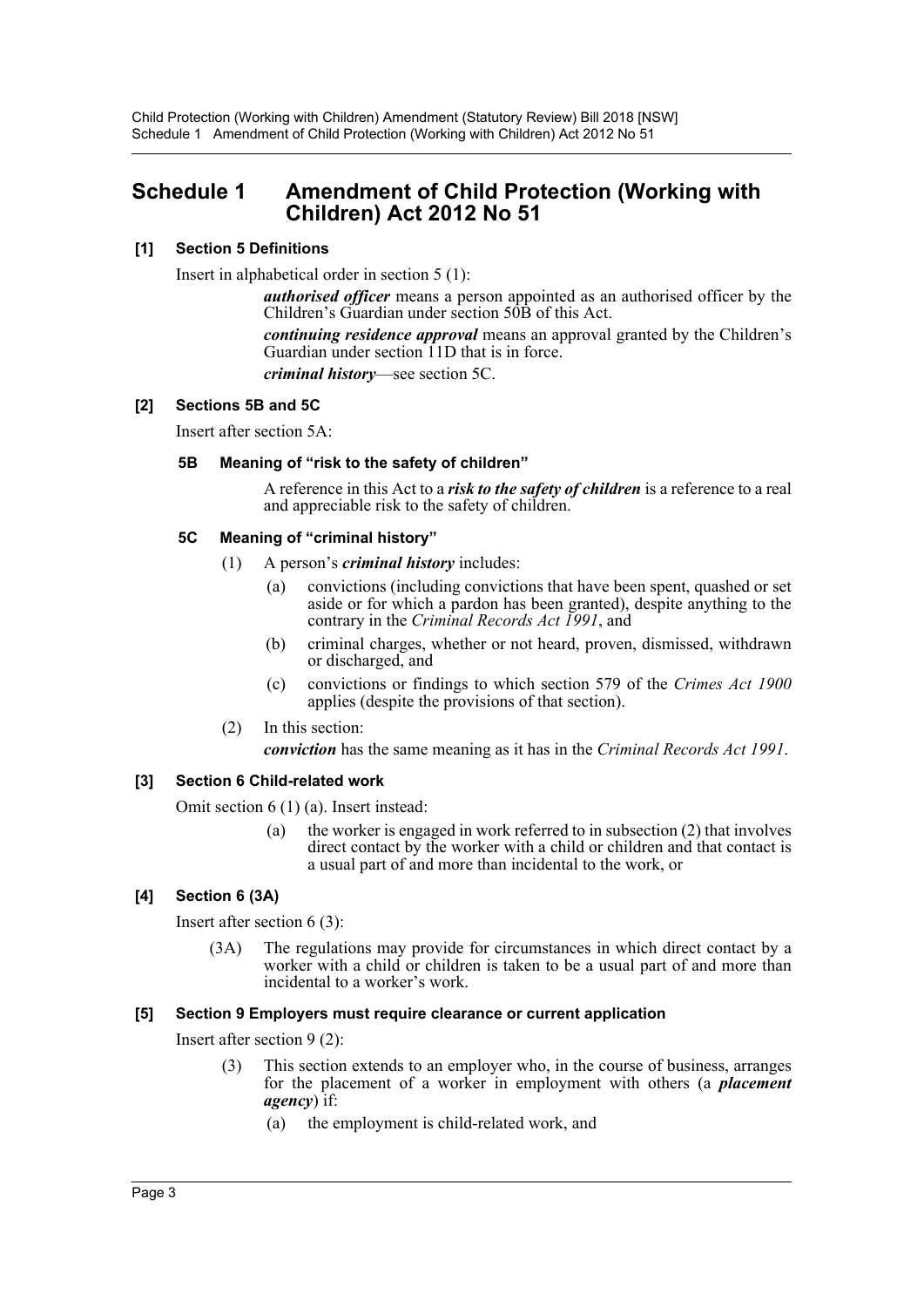- (b) the placement agency is a person or a person of a class declared by the regulations to be subject to this section.
- (4) For the purposes of applying this section to a placement agency referred to in subsection (3), the placement agency is taken to employ the worker during any period in which the placement agency arranges for the employment of the worker in child-related work.

### **[6] Sections 9A and 9AA**

Omit section 9A. Insert instead:

#### **9A Employer must verify and record clearance details**

- (1) An employer must not commence employing, or continue to employ, a worker in child-related work unless the employer has obtained and verified the worker's relevant details and made a record of those relevant details.
- (2) The worker's *relevant details* are the following:
	- (a) the worker's full name and date of birth,
	- (b) the working with children number of the worker's clearance or the application number of the worker's current application,
	- (c) the expiry date for each clearance of the worker, being the date on which the clearance ceases to have effect.
- (3) The worker's relevant details are taken to have been *verified* only if the relevant details accord with the information relating to the worker recorded in the working with children register as at the date the record is made by the employer.
- (4) An employer who employs a worker in child-related work must ensure that the record kept under subsection (1) in relation to a worker is updated no later than 5 working days after the expiry date for each clearance of the worker.
- (5) An employer must retain a record made under this section:
	- (a) during the period in which the worker carries out child-related work for the employer, and
	- (b) for a period of at least 7 years after the worker ceases to carry out child-related work for the employer.
- (6) An employer who, without reasonable excuse, fails to comply with subsection  $(1)$ ,  $(4)$  or  $(5)$  is guilty of an offence. Maximum penalty: 100 penalty units (in the case of a corporation) or 50 penalty units (in any other case).
- (7) This section extends to an employer who, in the course of business, arranges for the placement of a worker in employment with others (a *placement agency*) if:
	- (a) the employment is child-related work, and
	- (b) the placement agency is a person or a person of a class declared by the regulations to be subject to this section.
- (8) For the purposes of applying this section to a placement agency referred to in subsection (7), the placement agency is taken to employ the worker during any period in which the placement agency arranges for the employment of the worker in child-related work.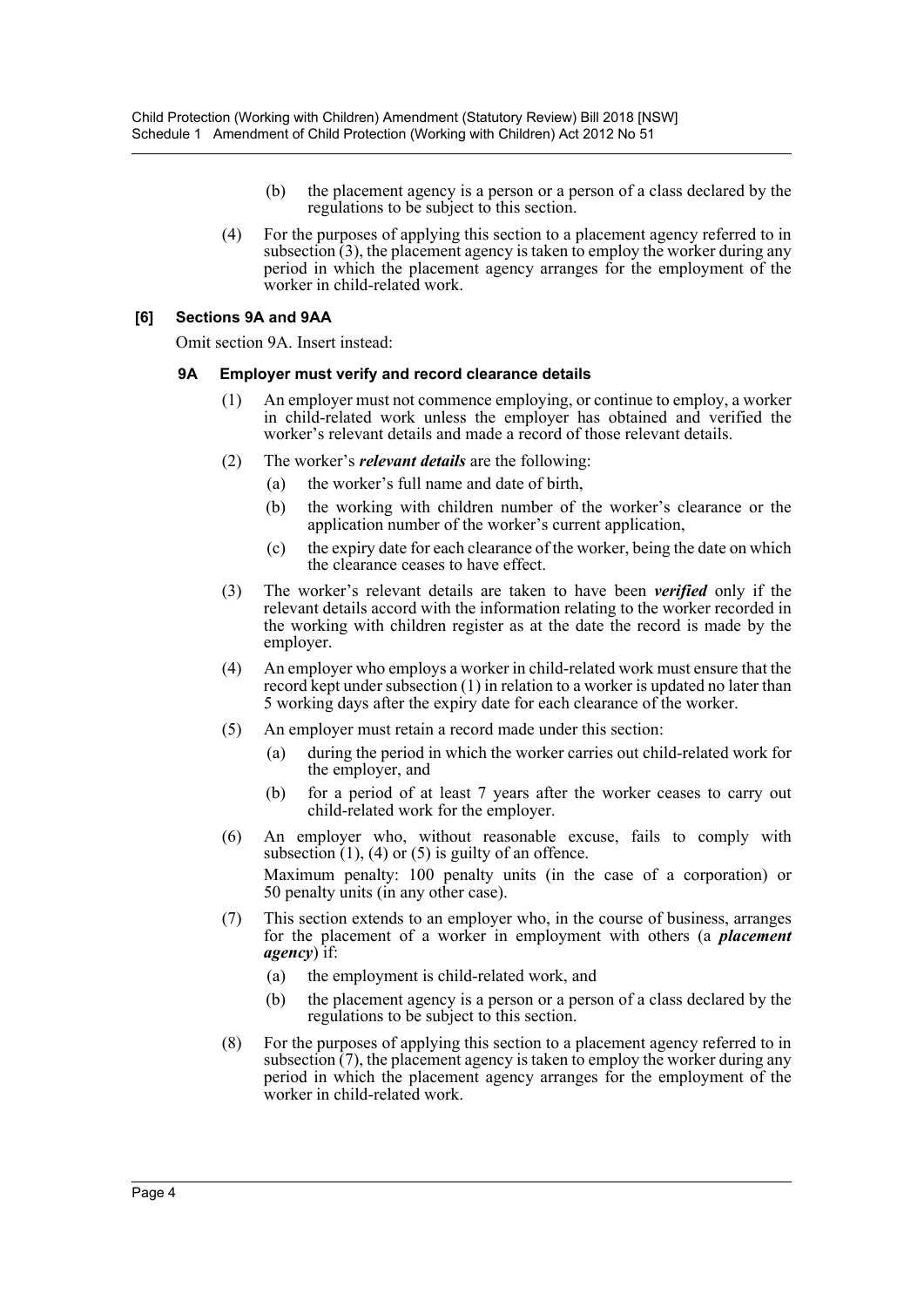- (9) This section does not apply:
	- (a) in respect of an employer if the employer is an individual who is the parent of, or has the care of, a child or young person and the child-related work relates to that child or young person, or
	- (b) in respect of a worker who is exempted by the regulations from the requirement to hold a clearance, or
	- (c) in respect of an employer who is exempted by the regulations from this section.

#### **9AA Licensing authorities must verify and record clearance details**

- (1) A licensing authority must not issue a relevant licence to a person unless the licensing authority has obtained and verified the person's relevant details and made a record of those relevant details.
- (2) The person's *relevant details* are the following:
	- (a) the person's full name and date of birth,
	- (b) the working with children number of the person's clearance or the application number of the person's current application,
	- (c) the expiry date for each clearance of the person, being the date on which the clearance ceases to have effect.
- (3) The person's relevant details are taken to have been *verified* only if the relevant details accord with the information relating to the person recorded in the working with children register as at the date the record is made by the licensing authority.
- (4) A licensing authority must ensure that the record kept under subsection (1) in relation to a person who is the holder of a relevant licence issued by the licensing authority is updated no later than 5 working days after the expiry date for each clearance of the person.
- (5) A licensing authority must retain a record made under this section:
	- (a) during the period in which the person holds a relevant licence issued by the licensing authority, and
	- (b) for a period of at least 7 years after the person ceases to hold a relevant licence issued by the licensing authority.
- (6) A licensing authority that, without reasonable excuse, fails to comply with subsection  $(1)$ ,  $(4)$  or  $(5)$  is guilty of an offence. Maximum penalty: 100 penalty units (in the case of a corporation) or 50 penalty units (in any other case).
- (7) This section does not apply:
	- (a) in respect of a licensing authority that is exempted by the regulations from this section, or
	- (b) in respect of the issue of a licence to a person who is exempted by the regulations from the requirement to hold a clearance.
- (8) In this section:

*issue* includes grant or renew.

*licence* means a licence, registration, accreditation, certificate, permit or any other authority.

*licensing authority* means a person or body responsible for issuing a licence.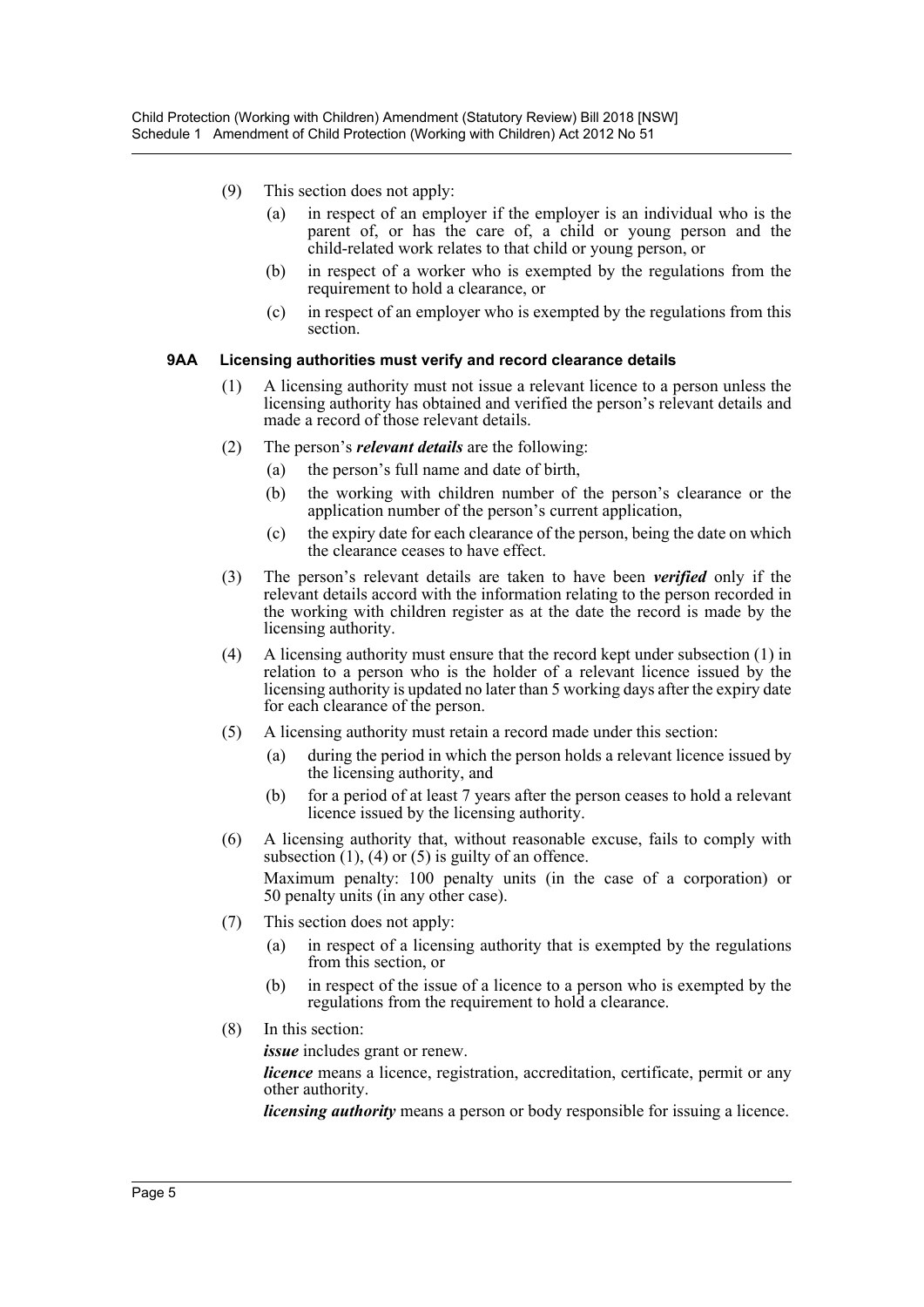*relevant licence* means a licence, or a licence of a class, declared by the regulations to be a relevant licence.

#### **[7] Section 10 Adult persons residing with authorised carers or persons providing certain services**

Insert at the end of section 10  $(5)$  (b)  $(ii)$ :

, or

(c) the adult person is the holder of a continuing residence approval granted by the Children's Guardian.

#### **[8] Section 10 (6)**

Omit "section 9". Insert instead "sections 9 and 9A".

#### **[9] Section 11A Prospective guardians and adults residing with them**

Omit "section 9" from section 11A (3). Insert instead "sections 9 and 9A".

#### **[10] Section 11B Responsible agency must verify person has clearance or current application**

Insert after section 11B (5):

- (6) In relation to the residency of an adult person on the same property as an authorised carer, a requirement to verify that the person is the holder of a working with children check clearance is satisfied if the responsible agency verifies that the adult person is the holder of a continuing residence approval.
- (7) For the purposes of subsection (6):
	- (a) a reference to the working with children number of the person includes a reference to the particulars of the continuing residence approval, and
	- (b) a reference to the expiry date of a clearance, or the date on which it ceases to have effect, includes a reference to the date on which a continuing residence approval ceases to have effect.

#### **[11] Section 11D**

Insert at the end of Division 3 of Part 2:

#### **11D Continuing residence approval**

- (1) The Children's Guardian may, by notice in writing given to a person, grant an approval (a *continuing residence approval*) to the person to reside on the same property as an authorised carer, even though the person does not hold a working with children check clearance, if:
	- (a) the person is or was, immediately before turning 18 years of age, in the out-of-home care of the authorised carer, and
	- (b) the Children's Guardian is satisfied that any risks to the safety of children associated with the person residing at the property have been sufficiently mitigated.

**Note.** A continuing residence approval is sufficient authority for a person who is or was in the out-of-home care of an authorised carer before turning 18 years of age to continue to reside at the residence of the authorised carer, even though the person does not hold a working with children check clearance.

(2) A continuing residence approval has effect for 5 years after the date it is granted or, if a shorter period is specified by the Children's Guardian, that period.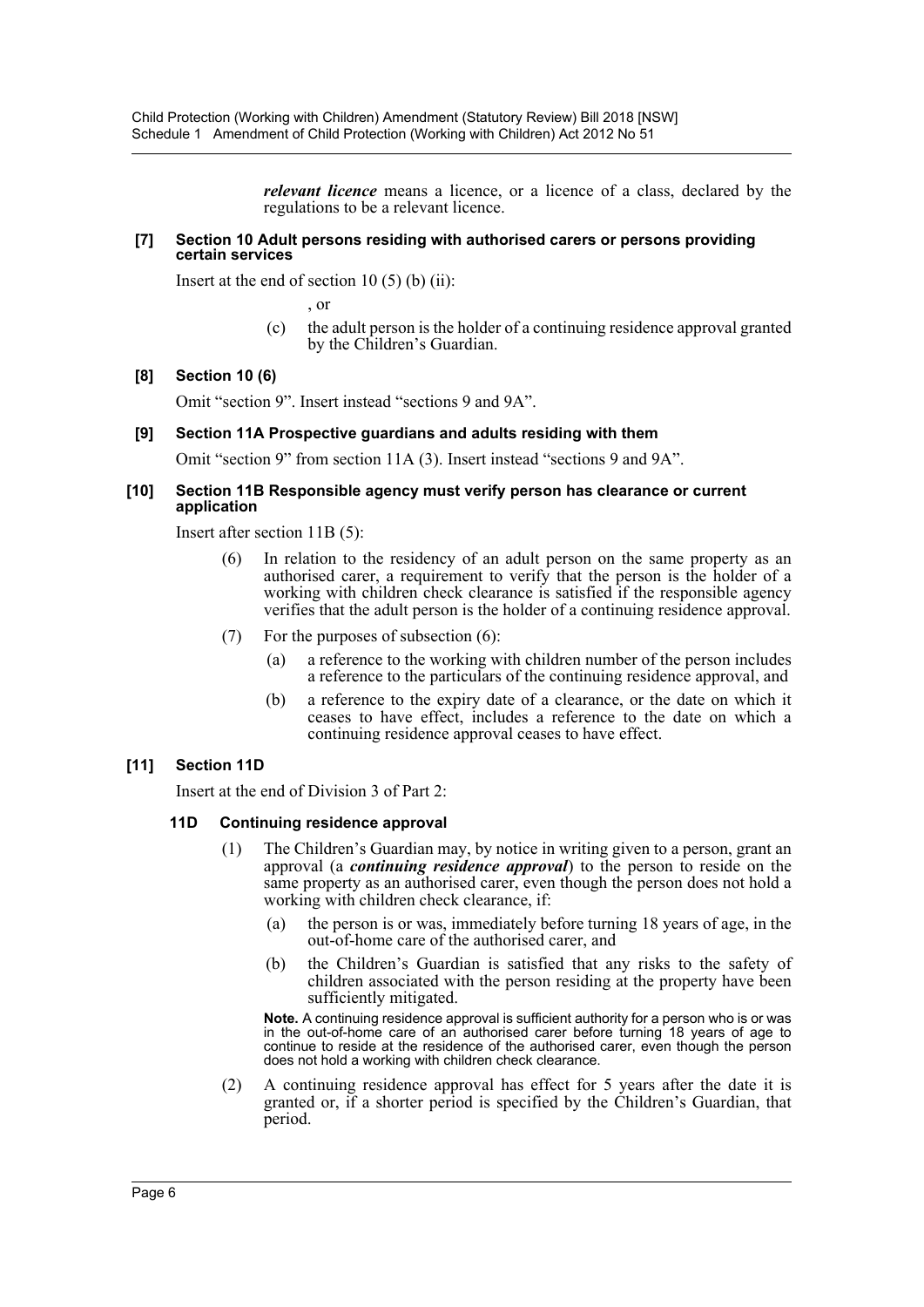- (3) A continuing residence approval may be renewed by the Children's Guardian.
- (4) The Children's Guardian may, by notice in writing served on a person, cancel a continuing residence approval granted to the person if:
	- (a) the Children's Guardian is no longer satisfied that any risks to the safety of children associated with the person residing at the property have been sufficiently mitigated, or
	- (b) a change of circumstances occurs that, in the opinion of the Children's Guardian, makes it no longer appropriate to continue the approval.
- (5) A continuing residence approval ceases to have effect if it is cancelled by the Children's Guardian.
- (6) The Children's Guardian must advise the designated agency that authorised the authorised carer of a decision to grant, refuse, renew or cancel a continuing residence approval as soon as practicable after the decision is made.
- (7) In this section:

*out-of-home care* has the same meaning as it has in the *Children and Young Persons (Care and Protection) Act 1998*.

# **[12] Section 15 Assessment of applicants and holders**

Omit section 15 (4) (h). Insert instead:

(h) the seriousness of the person's criminal history and the conduct of the person since the matters occurred,

# **[13] Section 15 (4) (i1)**

Insert after section 15 (4) (i):

- (i1) any order of a court or tribunal that is in force in relation to the person,
- **[14] Section 25 Working with children register**

Insert ", licensing authority" after "employer" wherever occurring in section 25 (5).

**[15] Section 25 (5)**

Insert ", 9AA" after "section 9A".

#### **[16] Section 27 Applications to Civil and Administrative Tribunal for administrative reviews of clearance decisions**

Insert after section 27 (7):

- (8) The Tribunal must not, on a review of a decision under this section, make a stay order in respect of the decision unless the Tribunal is satisfied that there are appropriate arrangements in place for the supervision and enforcement of the conditions (if any) of the stay order by the person's employer.
- (9) A *stay order* is an order under section 60 of the *Administrative Decisions Review Act 1997* that stays or otherwise affects the operation of a decision that is subject to review by the Tribunal under this section.
- (10) This section does not otherwise affect the operation of Division 2 of Part 3 of Chapter 3 of the *Administrative Decisions Review Act 1997*.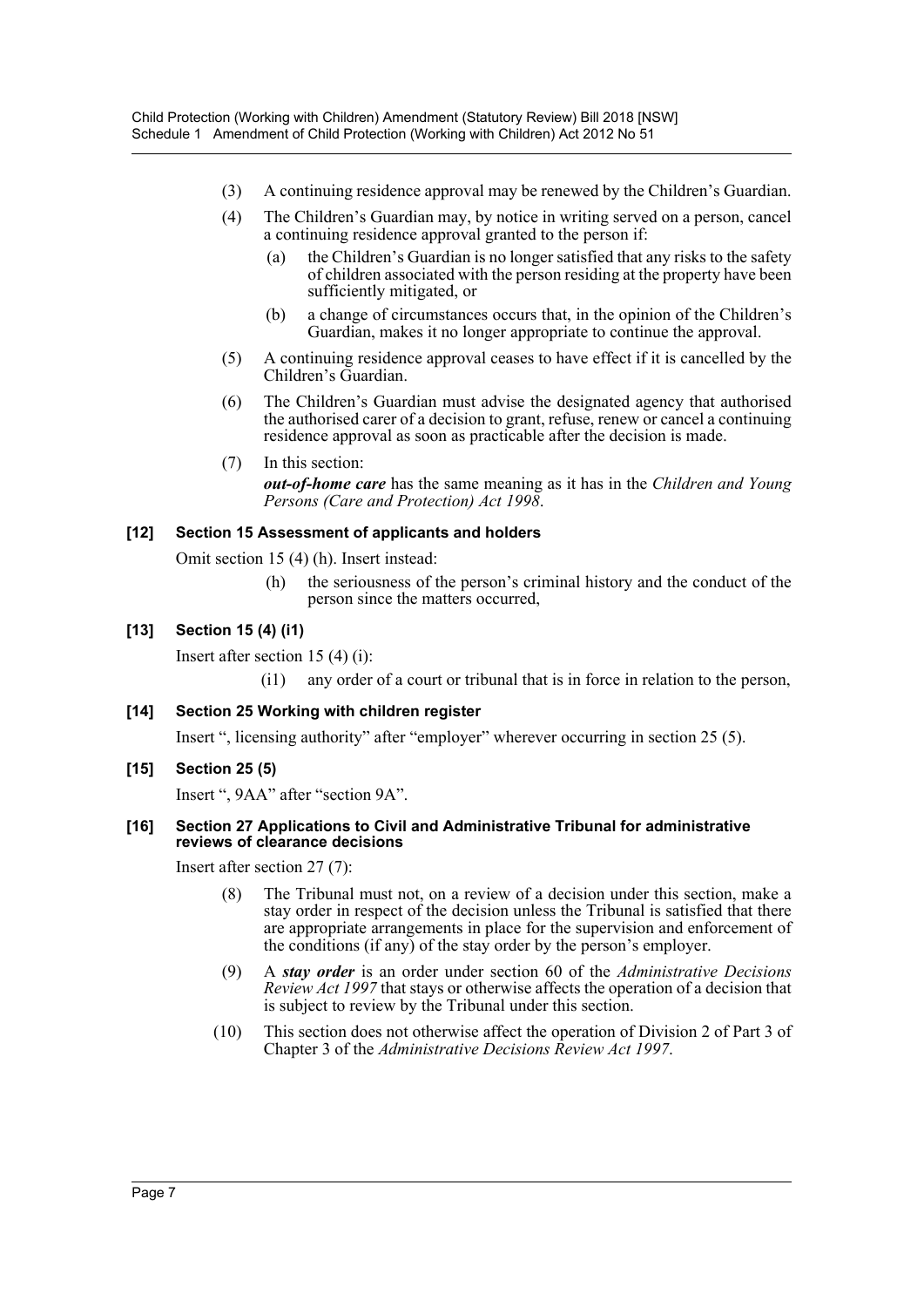Child Protection (Working with Children) Amendment (Statutory Review) Bill 2018 [NSW] Schedule 1 Amendment of Child Protection (Working with Children) Act 2012 No 51

#### **[17] Section 28 Orders relating to disqualified and ineligible persons**

Insert after section 28 (6):

(6A) To avoid doubt, Division 5 of Part 3 applies to any clearance granted by the Children's Guardian in accordance with the Tribunal's order.

#### **[18] Section 30 Determination of applications and other matters**

Omit section 30 (1) (h). Insert instead:

(h) the seriousness of the person's criminal history and the conduct of the person since the matters occurred,

#### **[19] Section 30 (1) (i1)**

Insert after section 30 (1) (i):

(i1) any order of a court or tribunal that is in force in relation to the person,

#### **[20] Section 31**

Omit the section. Insert instead:

#### **31 Powers of Children's Guardian to require production of information**

- (1) The Children's Guardian may, by notice in writing (an *assessment notice*), require any person to provide the Children's Guardian with a statement or information relevant to an assessment of whether a person poses a risk to the safety of children.
- (2) A requirement may be made for the purposes of:
	- (a) preparing submissions to the Tribunal under this Act or section 16 of the *Child Protection (Offenders Registration) Act 2000*, or
	- (b) determining an application for a working with children check clearance or an assessment of an applicant or the holder of a clearance, or
	- (c) determining whether to grant a continuing residence approval.
- (3) A person to whom an assessment notice is given is authorised and required to comply with the notice.
- (4) An assessment notice may specify a day on or before which the notice is to be complied with.
- (5) If a person fails to comply with an assessment notice, the Children's Guardian may, by further notice in writing served on the person (an *enforcement notice*), direct the person to comply with the assessment notice within a period specified in the notice (of not less than 28 days).
- (6) The enforcement notice must warn the person that a failure to comply with the notice is an offence.
- (7) The Children's Guardian may revoke an enforcement notice at any time.
- (8) A person who fails, without reasonable excuse, to comply with an enforcement notice in force under this section is guilty of an offence. Maximum penalty: 5 penalty units.
- (9) In any proceedings for an offence against this section, the onus of proving that a person had a reasonable excuse lies with the defendant.
- (10) If documents are given to the Children's Guardian under this section, the Children's Guardian: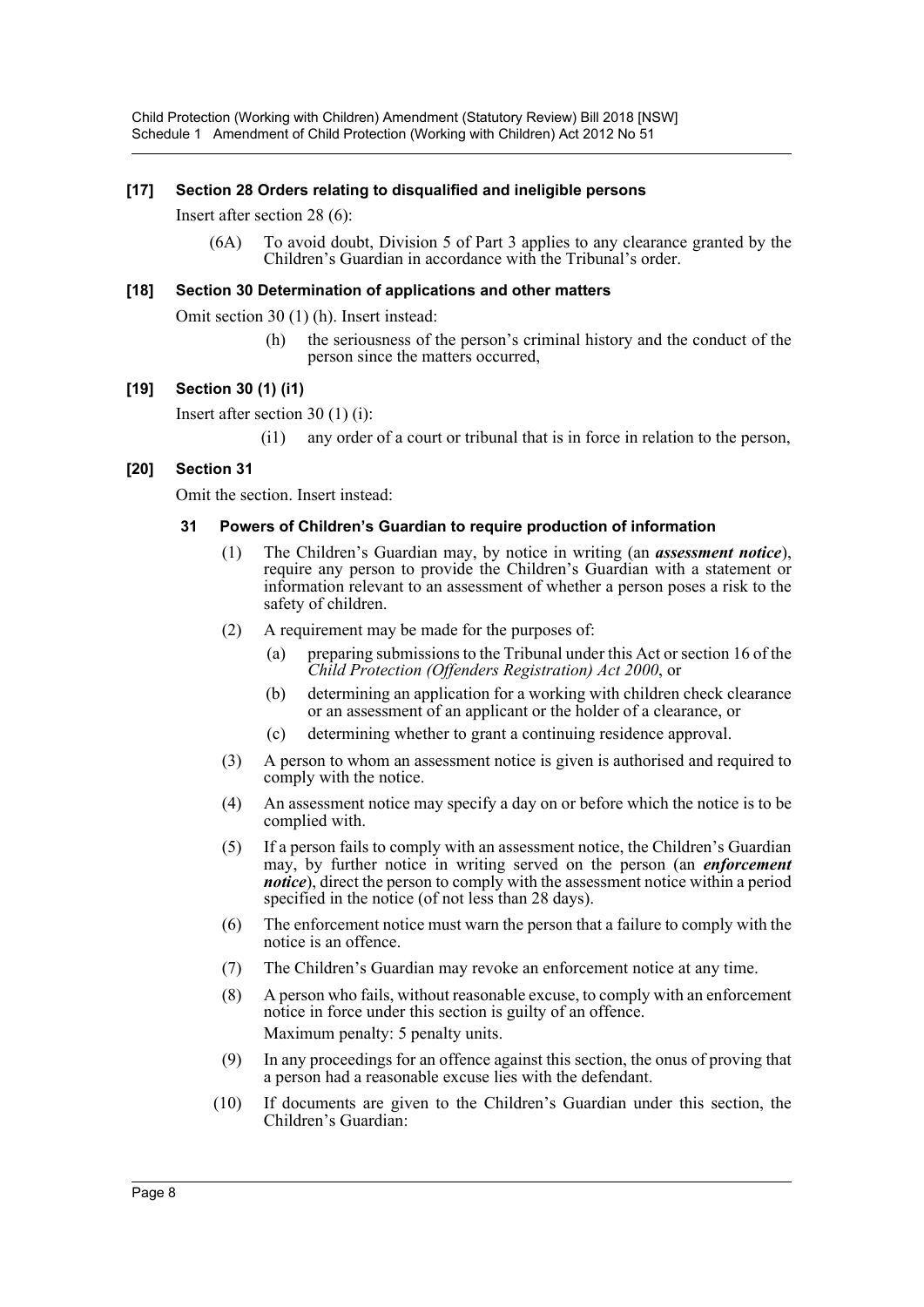- (a) may take possession of, and make copies of or take extracts from, the documents, and
- (b) may keep possession of the documents for such period as is necessary for the purposes of preparing the submission or considering an application, and
- (c) during that period must permit them to be inspected at all reasonable times by the persons who would be entitled to inspect them if they were not in the possession of the Children's Guardian.
- (11) In this section:

*information* includes documents. *person* includes a government agency.

# **[21] Section 33 Notification of offences and other information**

Omit section 33 (1) (b). Insert instead:

(b) information relating to the criminal history of a person,

# **[22] Section 33 (2)**

Omit the subsection.

# **[23] Section 33 (4)**

Omit the subsection. Insert instead:

- (4) Information about a person's criminal history may be disclosed under this Act:
	- (a) whether or not the information relates to events that occurred when the person was under the age of 18 years, and
	- (b) whether or not the information relates to offences that cause or may cause the person to be a disqualified person or result in an assessment requirement affecting the person.

#### **[24] Section 34 Notification of information relating to criminal history for interstate child-related work screening**

Omit section 34 (4).

# **[25] Section 36B**

Insert after section 36A:

#### **36B Duty to keep information up to date**

- (1) A person who holds a working with children check clearance or who has made a current application to the Children's Guardian for a working with children check clearance must notify the Children's Guardian of any change to the person's personal details within 3 months of the change occurring.
- (2) The notice must be given in a form approved by the Children's Guardian.
- (3) A person's *personal details* are as follows:
	- (a) the person's name,
	- (b) the person's address,
	- (c) the person's contact details,
	- (d) the person's employer or proposed employer,
	- (e) any other information of a kind prescribed by the regulations.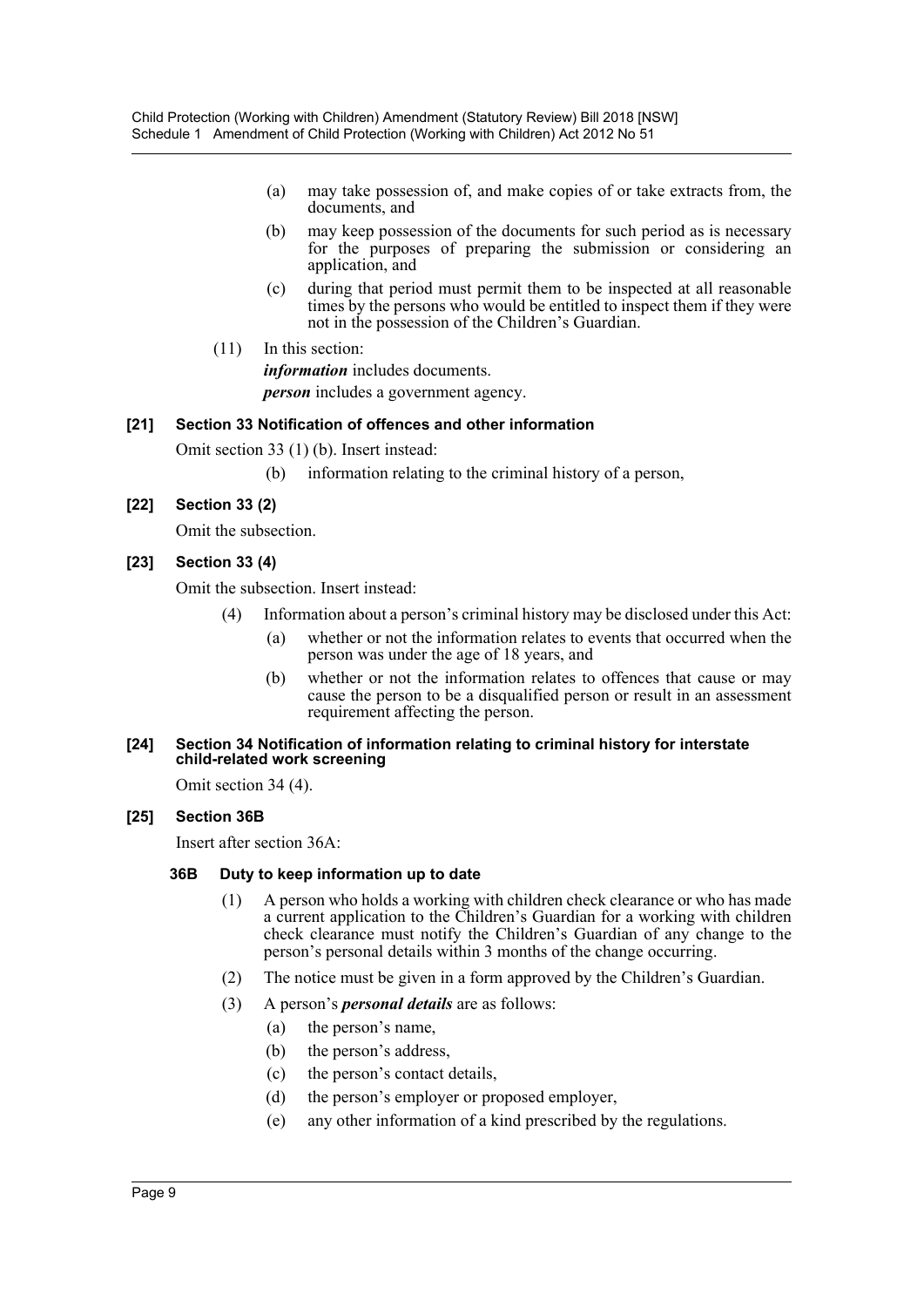(4) A person who, without reasonable excuse, fails to comply with this section is guilty of an offence.

Maximum penalty: 5 penalty units.

# **[26] Sections 50A and 50B**

Insert after section 50:

# **50A Penalty notices**

- (1) An authorised officer may issue a penalty notice to a person if it appears to the officer that the person has committed a penalty notice offence.
- (2) A penalty notice offence is an offence against this Act or the regulations that is prescribed by the regulations as a penalty notice offence.
- (3) The *Fines Act 1996* applies to a penalty notice issued under this section. **Note.** The *Fines Act 1996* provides that, if a person issued with a penalty notice does not wish to have the matter determined by a court, the person may pay the amount specified in the notice and is not liable to any further proceedings for the alleged offence.
- (4) The amount payable under a penalty notice issued under this section is the amount prescribed for the alleged offence by the regulations (not exceeding the maximum amount of penalty that could be imposed for the offence by a court).
- (5) This section does not limit the operation of any other provision of, or made under, this or any other Act relating to proceedings that may be taken in respect of offences.

# **50B Authorised officers**

- (1) The Children's Guardian may appoint any person employed in the Office of the Children's Guardian (or any class of persons so employed) as an authorised officer for the purposes of this Act.
- (2) The Children's Guardian may revoke or amend an appointment at any time.
- (3) Every authorised officer is to be provided with identification as an authorised officer.
- (4) In the course of exercising the functions of an authorised officer under this Act, the officer must, if requested to do so by any person affected by the exercise of any such function, produce to the person the officer's identification as an authorised officer.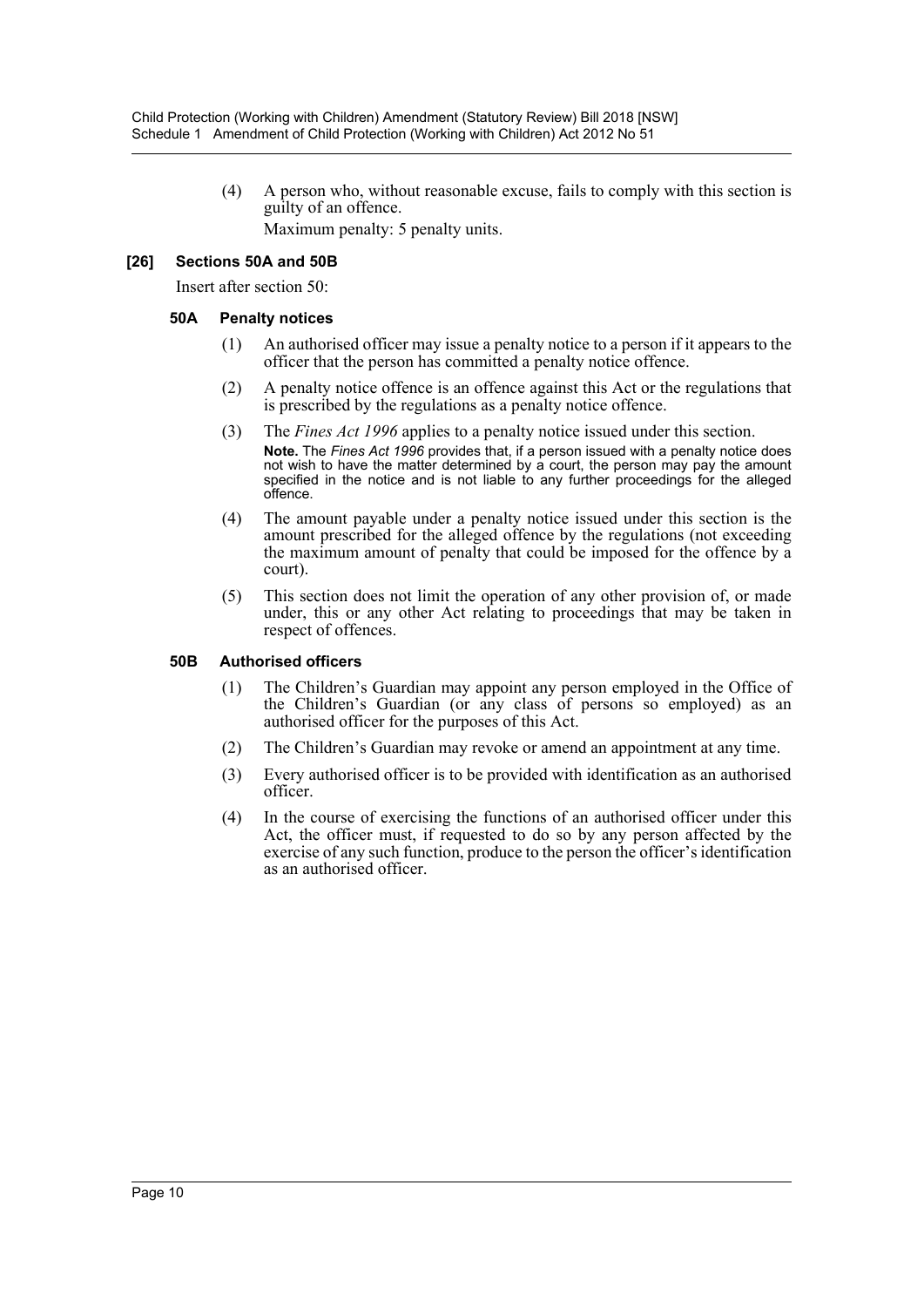Child Protection (Working with Children) Amendment (Statutory Review) Bill 2018 [NSW] Schedule 2 Amendment of other legislation

# <span id="page-11-0"></span>**Schedule 2 Amendment of other legislation**

# **2.1 Child Protection (Working with Children) Regulation 2013**

# **[1] Clause 6 Children's health services**

Insert after clause 6 (3):

(3A) For the purposes of section 6 (3A) of the Act, any direct contact that a worker has with a child or children when engaged in work referred to in subclause (1), (2) or (3) is taken to be a usual part of and more than incidental to the work.

**Note.** A worker who is found to be engaged in child-related work may still be exempt from the requirement to obtain a working with children check clearance if the worker is exempted by a provision of Part 4 of this Regulation.

# **[2] Clause 20 Exemption from Act for specified workers and employers**

Insert after clause 20 (2) (b):

(c) attending at an overnight camp for children.

# **[3] Schedule 2**

Insert after Schedule 1:

# **Schedule 2 Penalty notice offences**

For the purposes of section 50A of the Act:

- (a) each offence specified in Column 1 of this Schedule is an offence for which a penalty notice may be issued, and
- (b) the amount payable under any such penalty notice is the amount specified for the offence in Column 2 of this Schedule (in respect of a corporation) or in Column 3 of this Schedule (in respect of an individual).

| Column 1                      | Column 2            | Column 3           |  |  |  |
|-------------------------------|---------------------|--------------------|--|--|--|
| <b>Offence</b>                | Penalty-corporation | Penalty-individual |  |  |  |
| <b>Offences under the Act</b> |                     |                    |  |  |  |
| Section $9A(6)$               | \$1,000             | \$500              |  |  |  |
| Section 9AA (6)               | \$1,000             | \$500              |  |  |  |

# **2.2 Children and Young Persons (Care and Protection) Regulation 2012**

# **[1] Clause 3 Definitions**

Insert in alphabetical order in clause 3 (1):

*continuing residence approval* has the same meaning as it has in the *Child Protection (Working with Children) Act 2012*.

# **[2] Clause 42D Automatic suspension of authorisation**

Omit "or a current working with children application" from paragraph (a) of the definition of *inappropriate resident* in clause 42D (1).

Insert instead ", a current working with children application or a continuing residence approval".